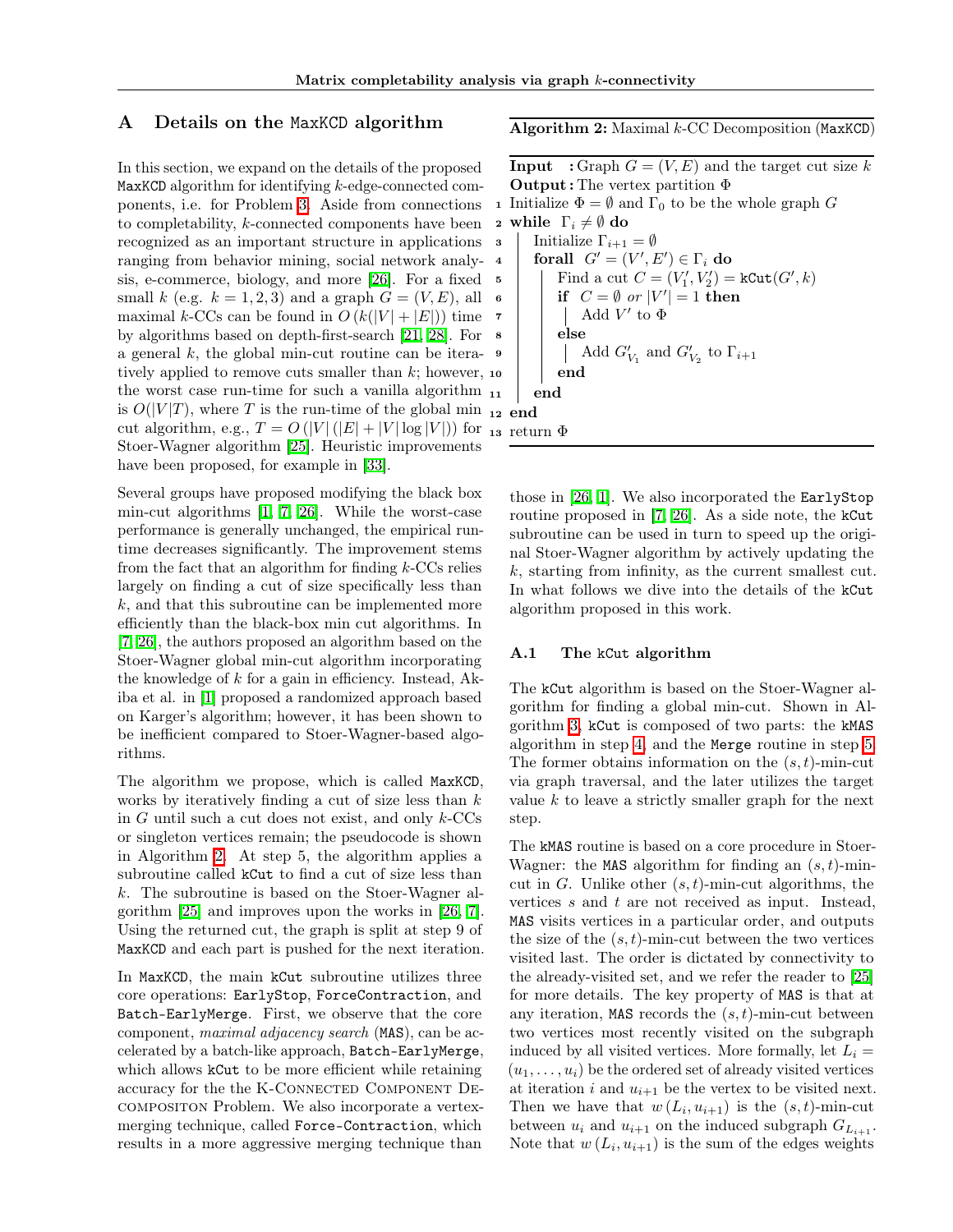| <b>Algorithm 3:</b> Finding a cut with size less than $k$ |  |  |  |  |  |  |
|-----------------------------------------------------------|--|--|--|--|--|--|
|-----------------------------------------------------------|--|--|--|--|--|--|

| 1 $C = kCut(G, k)$                                                 |  |  |  |  |  |  |
|--------------------------------------------------------------------|--|--|--|--|--|--|
| <b>Input</b> $: G = (V, E)$ and the target cut size k              |  |  |  |  |  |  |
| <b>Output:</b> Cut $C$                                             |  |  |  |  |  |  |
| 2 Initialize $G_1 = (V_1, E_1)$ to G, and $i = 1$                  |  |  |  |  |  |  |
| a while $ V_i  > 1$ where $G_i = (V_i, E_i)$ do                    |  |  |  |  |  |  |
| 4   $P_i = \text{kMAS}(G_i, v_j, k)$ , for arbitrary $v_i \in V_i$ |  |  |  |  |  |  |
| 5 $G_{i+1} = \text{Merge}(G_i, P_i, k)$                            |  |  |  |  |  |  |
| 6 $i = i + 1$                                                      |  |  |  |  |  |  |
| 7 end                                                              |  |  |  |  |  |  |
| s return $C=\emptyset$                                             |  |  |  |  |  |  |
|                                                                    |  |  |  |  |  |  |

between  $L_i$  and  $u_{i+1}$  and  $G_{L_n} = G$ . For the propose of <sup>11</sup> kCut, *s* and *t* can be safely merged if the  $(s, t)$ -min-cut <sup>12</sup> on  $G$  is at least  $k$ . This will not destroy any cut of  $13$ size less than  $k$  since such a cut would place these two  $14$ vertices on the same side. The EarlyMerge operation 15 proposed in **26** monitors  $w(L_i, u_{i+1})$ , which is a lower 16 bound on the  $(s, t)$ -min-cut, and merges  $u_i$  and  $u_{i+1}$  17 as soon as it reaches *k*.

The key to modifying MAS for the K-CONNECTED COMponent Decompositon Problem and later improving on efficiency is based on two main observations. First, the existence of a target rank *k* implies that we do not care to differentiate between cuts of size larger than  $k$  in Algorithm  $\boxed{2}$ . This provide the extra room for us to modify the MAS procedure as we do not require the (*s, t*)-min-cut lower bound to as accurate. As a result, a batch-like approach Batch-EarlyMerge can be utilized in the kMAS procedure to speed up the process. Second, we observe that a separation between the visitation and the merging allows for incorporation of more aggressive merging techniques, known as ForceContraction, resulting in a more efficient algorithm. These two observations are captured in three core operations, EarlyStop, Batch-EarlyMerge, and ForceContraction, which we describe below.

Early Stopping: The first operation, EarlyStop, utilizes the information of the target cut size *k* to terminate the visitation procedure of kMAS and directly return the solution for kCut. If at any point the cut between the visited set of vertices  $L_i$  and the unvisited set  $V \setminus L_i$  is smaller than k, we can terminate kMAS and return the cut  $\{L_i, V \setminus L_i\}$  directly.

Batch Early-Merging: The original MAS routine visits one vertex at a time; however, we observe that this one-by-one visitation is too strict for the K-Connected Component Decompositon Problem since we care only whether the cut is smaller than *k*. We introduce the Batch-EarlyMerge operation to work on multiple vertices at a time, and prove that it retains correctness with respect to the K-CONNECTED

Algorithm 4: Accelerated MAS for *k*-CCs

```
1 P = k\text{MAS}(G, u_1, k)Input : G = (V, E), start vertex u_1, target cut size k
    Output : Sets of vertices P for Batch-EarlyMerge
 2 Initialize i = 1, P = \emptyset, and L_1 = \{u_1\}<br>3 while i < |V| do
 3 while i < |V| do<br>4 | if w(L_i, V \setminus L_i)if w(L_i, V \setminus L_i) < k then
 5 Apply EarlyStop
 6 else
 \tau if \max_{v \in V \setminus L_i} \{w(L_i, v)\} \geq k then
 8 | | Batch-EarlyMerge:
9 U_{i+1} = \{v | w(L_i, v) \geq k, v \in \{V \setminus L_i\}\}\<br>10 L_{i+1}U_{i+1} = L_i \cup U_{i+1}L_{i+|U_{i+1}|} = L_i \cup U_{i+1}P = P \cup \{U_{i+1} \cup \{u_i\}\}\u_{|L_i|} = \text{any vertex from } U_{i+1}else
                  u_{i+1} = \arg \max_{v \in V \setminus L_i} \{w(L_i, v)\}L_{i+1} = L_i \cup \{u_{i+1}\}\end
             i = |L_i|18 end
19 end
20 return P
```
Component Decompositon Problem.

Recall that MAS merges two vertices  $u_i \in L_i$  and  $u_{i+1} \notin L_i$  at step *i* if  $w(L_i, u_{i+1}) \geq k$ . The Batch-EarlyMerge operation works by merging all *v* with  $w(L_i, v) \geq k$ , as opposed to only the  $u_{i+1}$  that is scheduled to be visited next; more precisely the set  $\{v | w(L_i, v) \geq k\}$  is merged together with  $u_i$ . The main idea of the proof of correctness (available in the extended version) is that although kMAS does not follow the order specified by MAS, no cut of size at least *k* will be omitted and no cut of size less than *k* will be affected: The resulting graph after Merge operation will be the same as that with EarlyMerge. The computational benefit of Batch-EarlyMerge is that it reduces the number of IncreaseKey operations for the *Max Heap* used in MAS, which is the computational bottleneck of the MAS algorithm for dense graph.

Force Contraction: The ForceContraction operation was first introduced in  $\boxed{1}$ . The operation merges any vertices  $u$  and  $v$  whose edge weight  $w(u, v)$  exceeds *k*. The operation has been omitted from previous exact algorithms because applying it to nodes outside of the visited set  $L_i$  may lead to a violation of the MAS property. However, by separating the visitation and merging into kMAS and Merge, the kCut algorithm we propose allows ForceContraction to be utilized. The combination of ForceContraction with the other two operations further reduces the size of the graph, lead-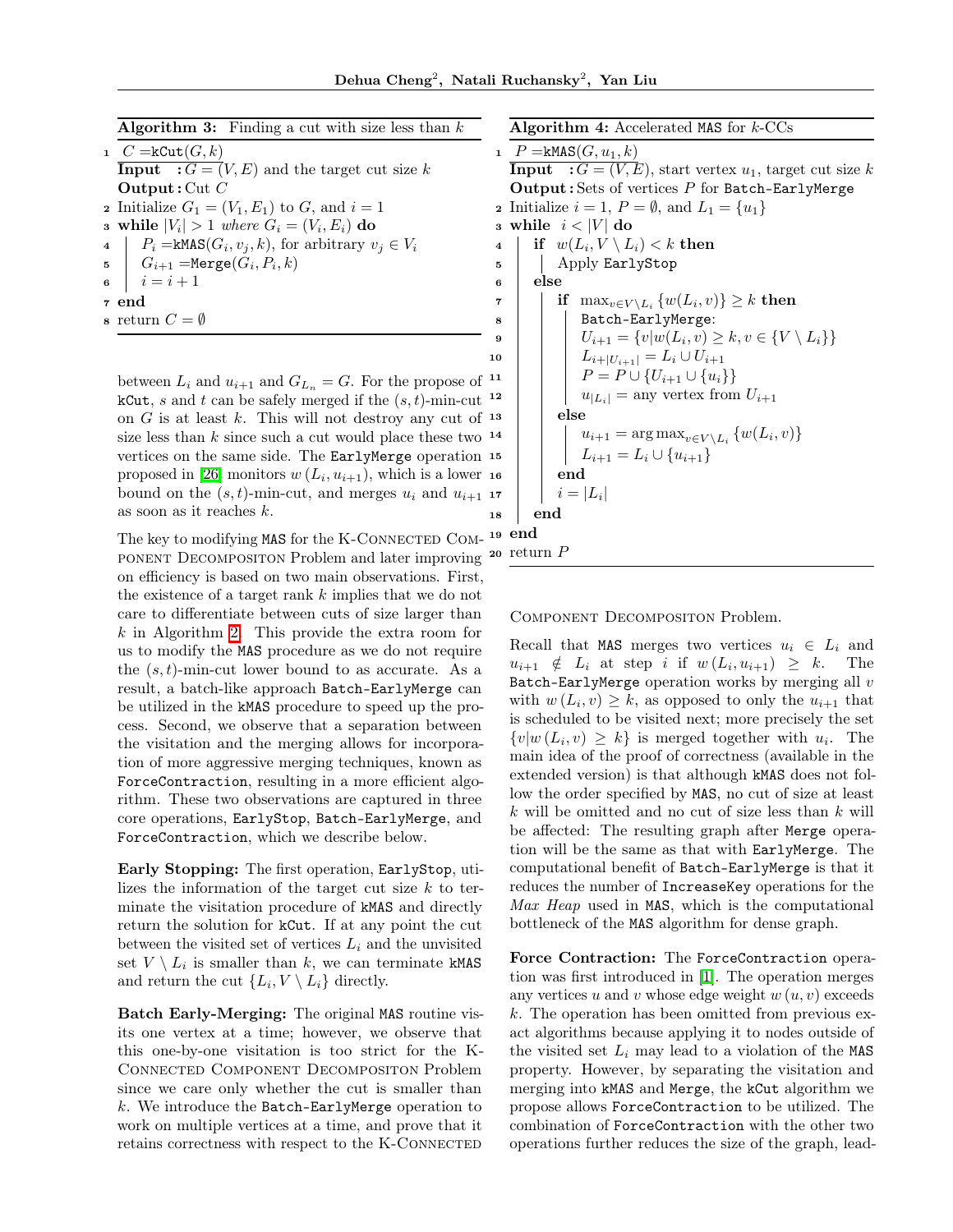| Algorithm 5:                                                    |  | Vertex merging with |  |
|-----------------------------------------------------------------|--|---------------------|--|
| ForceContraction                                                |  |                     |  |
| 1 $G' = \text{Merge}(G, P, k)$                                  |  |                     |  |
| <b>Input</b> : $G = (V, E)$ , set of pairs P, target cut size k |  |                     |  |
| <b>Output</b> : Modified graph $G'$                             |  |                     |  |
| 2 Initialize $G' = G$                                           |  |                     |  |
| s forall $U \in P$ do                                           |  |                     |  |
| Batch-EarlyMerge: Merge all vertices in $U$ on $G'$             |  |                     |  |
| 5 end                                                           |  |                     |  |
| 6 while $\exists$ edge with $w(v_1, v_2) \geq k$ in G' do       |  |                     |  |
| 7   ForceContraction: Merge $v_1$ and $v_2$ on $G'$             |  |                     |  |
| s end                                                           |  |                     |  |
| $\mathfrak s$ return $G'$                                       |  |                     |  |

ing to a faster convergence of the recursion. Moreover, since the edges within a super-vertex can be ignored during vertex merging and ForceContraction creates larger *super-vertex*, the cost of the merging operation is also often reduced considerably. For example, the cost was reduced by 30% on the Amazon review data.

The correctness of Algorithm [3](#page--1-8) largely follows that of the MAS procedure. Additional optimization of kCut are discussed in the extended version, e.g., remove vertices with degree less than *k*.

Computational Complexity: Since the kCut algorithm can be applied to solve the global min-cut problem with binary search, the worst-case computational complexity of kCut algorithm would be similar to that of the global min-cut algorithm, differed by a  $log|V|$ factor at most. In fact, the worst-case computational complexity of kCut and its analysis is the same as the Stoer-Wagner algorithm:  $O(|V||E| + |V|^2 \log |V|)$ .

However, unlike the Stoer-Wagner algorithm, the empirical runtime of the kCut algorithm is much less than its worst-case. If the input graph is sparse and loosely connected, like those in the matrix completion setting, EarlyStop will likely terminate the algorithm in the first few calls. If the input graph is tightly connected, Batch-EarlyMerge ensures that each kMAS can be conducted efficiently, and together with ForceContraction, the graph size shrinks quickly. In our experiments, less than 10 calls to kMAS are observed even in graph with million of vertices and billions of edges, where the empirical runtime scales with  $|E| \log |V|$  due to usage of binary heaps.

# B Proof of correctness for Batch-EarlyMerging

Unlike previous algorithms for Problem  $\overline{3}$  which required the exact MAS procedure, we propose a brandnew accelerated MAS routine, where multiple vertices

can be visited in a single step. This *batch* approach reduces the time-consuming operation of updating the max-heap for the traditional MAS, leading to potentially significant speed-up. The key observation is that we are not restricted to the order of visitation specified by MAS since we do not need to distinguish cuts of size greater or equal to *k*.

Let  $u_1 \to u_2 \to \cdots \to u_n$  be the order of visitation by MAS as stated in Algorithm  $\overline{6}$ , and  $L_i = \{u_1, \ldots, u_i\}$ . Then, at the *i*-th step, we can list the remaining vertices  $v \in V \setminus L_i$  by  $w(L_i, v)$  in decreasing order:  $v_{i+1} \to$  $v_{i+2} \rightarrow \cdots \rightarrow v_n$ ; note that this order is not necessarily the same as  $u_{i+1} \to \cdots \to u_n$  except that  $v_{i+1} = u_{i+1}$ . The batch approach can be applied for the maximum possible  $s \geq i$ , if it exists, such that

$$
w(L_i, v_r) \ge k, \quad \forall r, \quad i < r \le s.
$$

That is, the set  $U_{i+1} = \{v_r | i < r \leq s\}$ , can be visited all at once as follows: first merge the vertices inside  $U_{i+1}$  to  $u_{i+1} = v_{i+1}$ , then add  $u_{i+1}$  to  $L_i$  by merging  $u_{i+1}$  with  $u_i$ . Take  $L_s = L_i \cup U_{i+1}$  and continue the visit.

Though the final order of visitation may differ from that of MAS, we will prove that no cut of size less than *k* will be destroyed, hence end result is the same. The computational benefit over the original MAS procedure comes from the reduced number of IncreaseKey operations in heap maintenance for all the edges inside  $U_{i+1}$ , which is the dominant (first) factor in the  $O(|E| + V \log |V|)$ cost of MAS. The improvement is especially significant when MAS is implemented with *binary heap*, where the cost would be  $O(|E|\log|V|+|V|\log|V|)$ .

Proof of Correctness: To prove the correctness of the *batch* approach, we prove that  $P = \text{MAS}(G, s, k)$  and  $P^+$  = kMAS(*G*, *s*, *k*) lead to the same graph after merging, i.e.,  $\text{Merge}(G, P, k) = \text{Merge}(G, P^+, k)$ . Here MAS denotes the simple MAS with EarlyMerge with vertices visited one at a time. Since the ForceContraction is applied in the last stage of Merge and uniquely depends on the results of EarlyMerge, we need only consider the results of EarlyMerge.

Note that the elements in  $P = \text{MAS}(G, s, k)$  are pairs of vertices that will be merged together. Moreover, elements of *P* may overlap if they contain the same vertex, which suggests a chain of vertices that will all be merged together. For example, *P* may contain both  $\{u_i, u_{i+1}\}\$  and  $\{u_{i+1}, u_{i+2}\}\$  which means all three vertices will be merged together. Hence, *P* can be simplified by merging the overlapped elements until all elements in  $P$  are non-overlapping; we call these resulting non-overlapping elements *early merging blocks*. More formally:

Definition 4 (Early Merging Block). *In Algorithm [6,](#page--1-8)*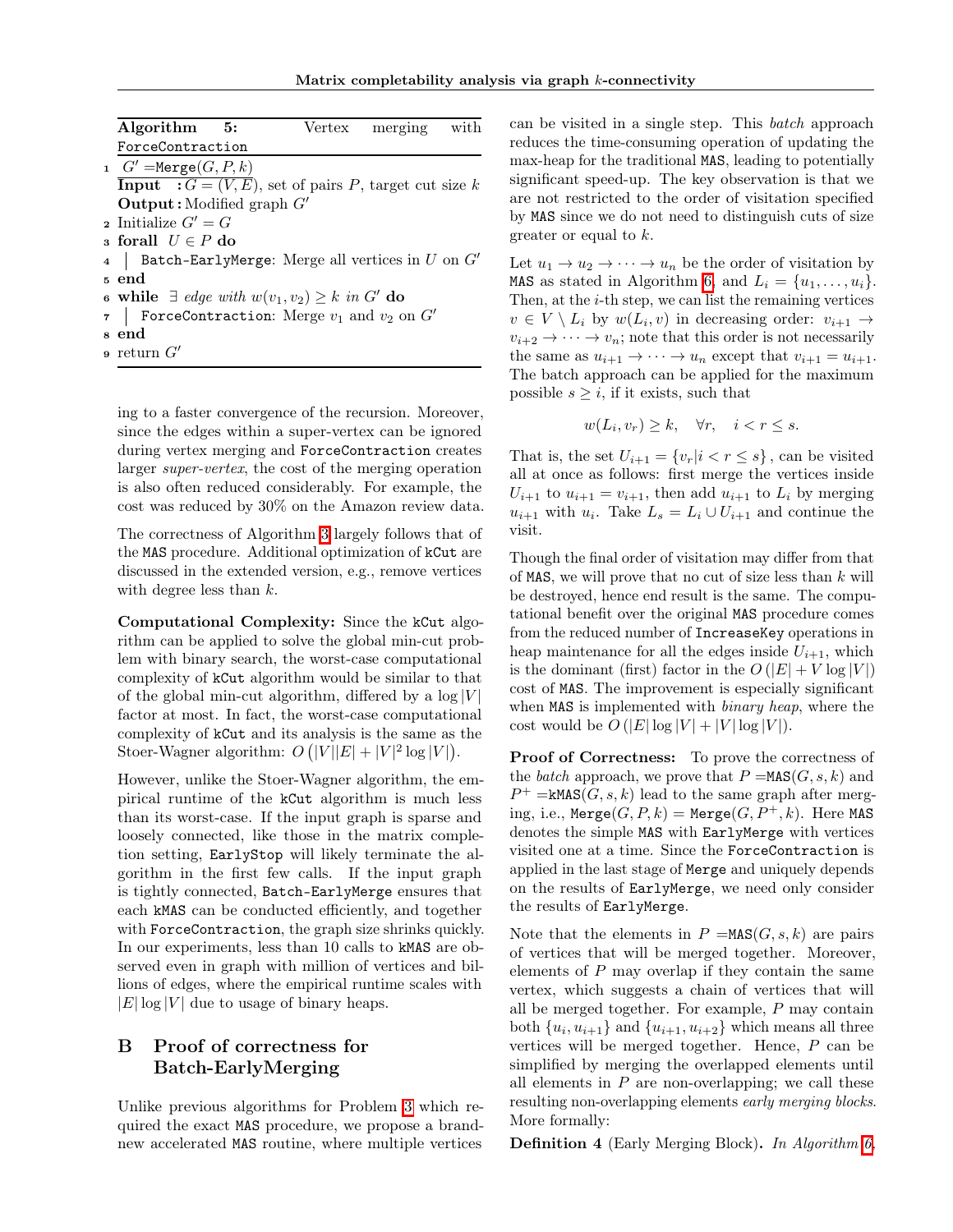Algorithm 6: Maximum Adjacency Search for kCut

1  $P = \text{MAS } (G, u_1, k);$ **Input** :  $G = (V, E)$ , start vertex  $u_1$ , target cut size k Output : Sets of vertices *P* for Batch-EarlyMerge 2 Initialize  $i = 1, P = \emptyset$ , and  $L_1 = \{u_1\}$ 3 while  $i < |V|$  do<br>4  $|u_{i+1} \leftarrow \arg \max$  $u_{i+1} \leftarrow \arg \max_{u \in V \setminus L_i} \{w(L_i, u)\};$  $\mathfrak{s} \quad w_{i+1} \leftarrow w(L, u_{i+1})$ 6 if  $w_{i+1} \geq k$  then  $P = P \cup \{\{u_{i+1}, u_i\}\}\$ <sup>8</sup> end  $\mathbf{9}$   $L_{i+1} \leftarrow L_i \cup \{u_{i+1}\}\$ 10  $i \leftarrow i + 1$ <sup>11</sup> end <sup>12</sup> return *P*

*an early merging block is a subset of vertices R<sup>k</sup> <sup>i</sup>*:*<sup>j</sup> that satisfies*

 $R_{i:j}^k = \{u_r | i \leq r \leq j, w_i < k, w_{j+1} < k,$  $and w_s \geq k, \forall s, i < s \leq j$ 

*where*  $1 \leq i < j \leq n$ *, and*  $w_1 = w_{n+1} = 0$ *. Note that*  $|R_{i:j}^k| \geq 2$  *by definition.* 

If two vertices belong to the same *early merging block*, they will be merged together. Further, without ForceContraction, if two vertices do not belong to the same block, they will remain distinct vertices after Merge. We will prove that  $P^+$ , obtained by Batch-EarlyMerge, contains the same information as *P*.

**Theorem 5.** *Given*  $P = \text{MAS}(G, s, k)$  *and*  $P^+$  =  $\texttt{kmAS}(G, s, k)$ , then Merge $(G, P, k)$  $Merge(G, P^+, k)$ .

*Proof.* As discussed before, the merging result of *P* can be described by early merging blocks. We will now prove that  $P^+$  yields the same merging result as suggested by the early merging blocks. Let  $u_1, u_2, \ldots, u_n$ be the visitation order taken by MAS, then at step *i* we have  $L_i^{\text{MAS}} = \{u_1, \ldots, u_i\}$ , and similarly for kMAS we have  $L_i^{\text{kMAS}}$ .

Note that if  $P^+$  is empty, this implies that the condition on step 7 in kMAS is never true. If this is the case then there is no early merging block, implying that *P* is empty as well. Similarly if  $P^+$  is not empty, but all  $|U_{i+1}| = 1$ , then by definition that  $P = P^+$ .

When there exists  $|U_{i+1}| > 1$ , we prove Theorem  $\overline{5}$ by induction, starting both MAS and kMAS, at the first step, and matching  $P$  and  $P^+$  step by step. Before the first step,  $P$  and  $P^+$  for MAS and kMAS are all empty, and  $L_0^{\text{kMAS}} = L_0^{\text{MAS}} = \emptyset$ , so the conclusion holds. In

fact, P and  $P^+$  (also  $L_i^{\text{kMAS}}$  and  $L_i^{\text{MAS}}$ ) are equivalent before encountering the first nontrivial  $(|U_{i+1}| > 1)$ early merging block. Here, we assume that  $P$  and  $P^+$ are equivalent up to the *p*-th iteration. We break the proof into three parts:

1. Let  $U_{i+1}$  with  $i \geq p$  be the first  $U_{i+1}$  with  $|U_{i+1}| > 1$ , then we know that  $L_i^{\text{kMAS}}$  is the same as  $L_i^{\text{MAS}}$ . Here we also merge  $u_i$  into  $U_{i+1}$  corresponding to the step 11 in kMAS algorithm. Pick any vertex  $u_t$  in  $U_{i+1}$ , which is the *t*-th  $(t > i)$ visited vertex in MAS. By definition in kMAS, we have that  $w(L_i^{\text{MAS}}, u_t) \geq k$ . Then for any *r* such that  $i < r < t$ , we have that:

$$
w_r = w(L_{r-1}^{\text{MAS}}, u_r) \ge w(L_{r-1}^{\text{MAS}}, u_t) \ge w(L_i^{\text{MAS}}, u_t) \ge k,
$$

which implies that there exists  $R_{i:j}^k$  such that:

$$
\{u_i,\ldots,u_t\} \subset R_{i:j}^k \Rightarrow u_t \in R_{i:j}^k
$$

Since  $u_t$  is picked arbitrarily, same conclusion holds for all elements in  $U_{i+1}$ , and there is a unique early merging block that starts from *i*. Therefore, we have that  $U_{i+1} \subset R^k_{i,j}$  meaning that the batch found by Batch-EarlyMerge is always a subset of an early merging block.

- 2. When  $R_{i:j}^k = U_{i+1}$ , we know that *P* and  $P^+$  are equivalent up to the *j*-th iteration, and that  $L_j^{\text{MAS}}$  is the same as  $L_j^{\text{MAS}}$ . Therefore, we can replace the results of kMAS by that of MAS and continue both algorithms by repeating the argument in (1) from the *j*-th iteration.
- 3. When  $R_{i:j}^k \neq U_{i+1}$ , we will prove that the next element  $U_{i'+1}$  in  $P^+$  satisfies  $U_{i'+1} \subset R^k_{i;j}$  and  $U_{i'+1} \cap U_{i+1} \neq \emptyset$ . Let  $s = \min\{s'|u_{s'} \in R_{i:j}^k \setminus U_{i+1}\},$ then we have that

$$
w(L_{i'}^{\text{kMAS}}, u_s) \ge w(L_{s-1}^{\text{MAS}}, u_s) \ge k,
$$

because that  $L_{s-1}^{\text{MAS}} \subset L_i^{\text{kMAS}} = L_i^{\text{MAS}} \cup U_{i+1}$ . Therefore, we know that  $u_s \in U_{i'+1}$  and  $U_{i'+1}$  was created immediately after  $U_{i+1}$ , which implies that  $U_{i'+1} \cap U_{i+1} \neq \emptyset$ .

Similarly, for any vertex  $u_s$  where  $s > j$ , we have that

$$
w(L^{\textup{MMS}}_{i'},u_s)\le w(L^{\textup{MAS}}_{j},u_s)\le w(L^{\textup{MAS}}_{j},u_{j+1})
$$

Therefore, we have that  $U_{i'+1} \subset R_{i:j}^k$ . If  $U_{i'+1} \cup$  $U_{i+1} = R^k_{i:j}$ , we can repeat the argument in (1) from the *j*-th iteration as in (2). If  $U_{i'+1} \cup U_{i+1} \neq$  $R_{i:j}^k$ , we assign  $U_{i+1} = U_{i'+1} \cup U_{i+1}$  and repeat the argument in (3), and reach (2) in a finite number of steps since  $|U_{i'+1} \cup U_{i+1}| > |U_{i+1}|$ .

 $\Box$